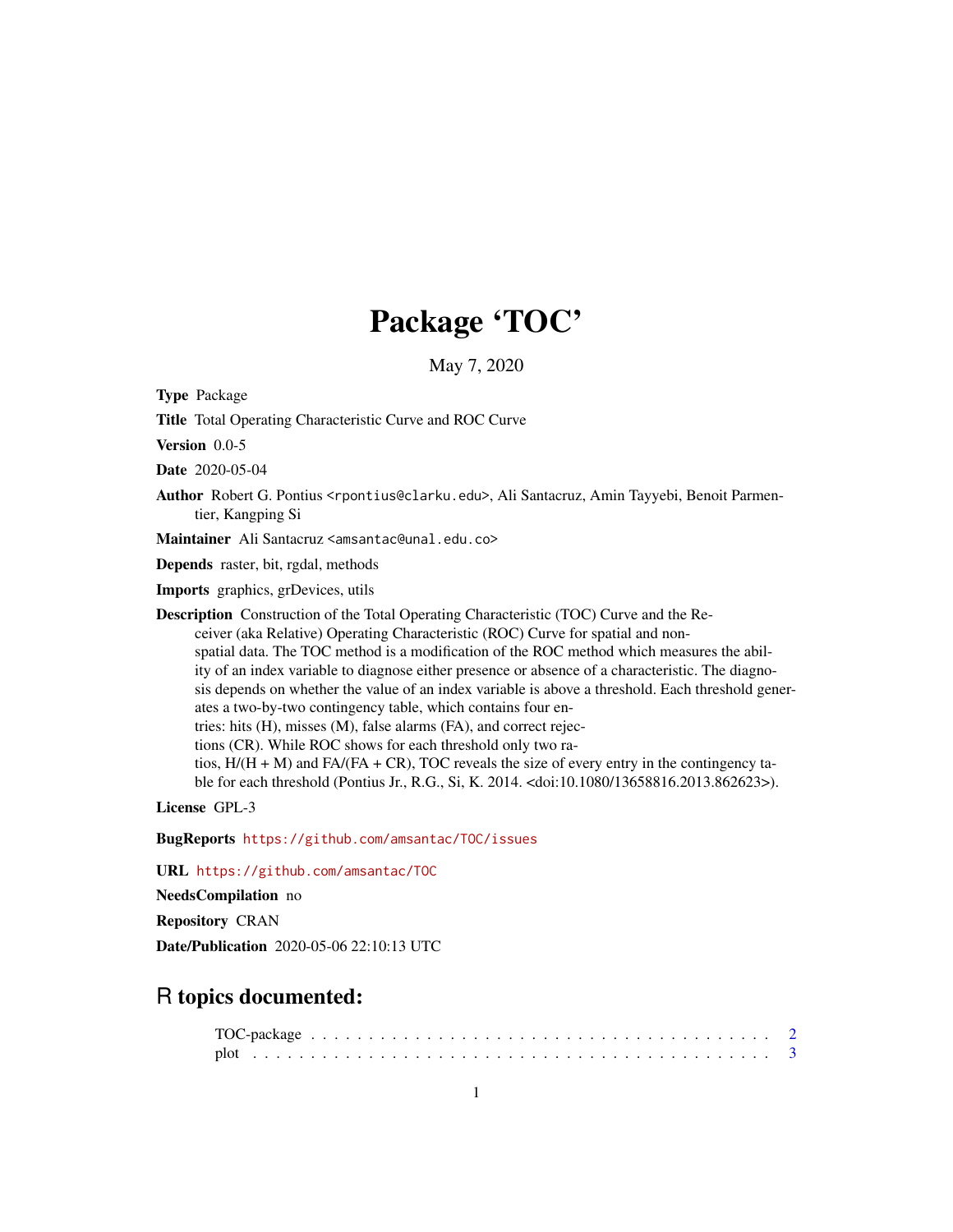# <span id="page-1-0"></span>2 TOC-package

| Index |  |  |  |  |  |  |  |  |  |  |  |  |  |  |  |  |  |  |  |  |  |
|-------|--|--|--|--|--|--|--|--|--|--|--|--|--|--|--|--|--|--|--|--|--|
|       |  |  |  |  |  |  |  |  |  |  |  |  |  |  |  |  |  |  |  |  |  |
|       |  |  |  |  |  |  |  |  |  |  |  |  |  |  |  |  |  |  |  |  |  |
|       |  |  |  |  |  |  |  |  |  |  |  |  |  |  |  |  |  |  |  |  |  |
|       |  |  |  |  |  |  |  |  |  |  |  |  |  |  |  |  |  |  |  |  |  |
|       |  |  |  |  |  |  |  |  |  |  |  |  |  |  |  |  |  |  |  |  |  |
|       |  |  |  |  |  |  |  |  |  |  |  |  |  |  |  |  |  |  |  |  |  |

TOC-package *Total Operating Characteristic (TOC) Curve and ROC Curve*

# Description

Construction of the Total Operating Characteristic (TOC) Curve and the Receiver (aka Relative) Operating Characteristic (ROC) Curve for spatial and non-spatial data. The TOC method is a modification of the ROC method which measures the ability of an index variable to diagnose either presence or absence of a characteristic. The diagnosis depends on whether the value of an index variable is above a threshold. Each threshold generates a two-by-two contingency table, which contains four entries: hits (H), misses (M), false alarms (FA), and correct rejections (CR). While ROC shows for each threshold only two ratios,  $H/(H + M)$  and  $FA/(FA + CR)$ , TOC reveals the size of every entry in the contingency table for each threshold (Pontius Jr., R.G., Si, K. 2014. The total operating characteristic to measure diagnostic ability for multiple thresholds. Int. J. Geogr. Inf. Sci. 28 (3), 570-583 <doi:10.1080/13658816.2013.862623>).

# Details

| Package:  | <b>TOC</b> |
|-----------|------------|
| Type:     | Package    |
| Version:  | $0.0 - 5$  |
| Date:     | 2020-05-04 |
| License:  | $GPL-3$    |
| LazyLoad: | yes        |

#### Author(s)

Robert G. Pontius, Ali Santacruz, Amin Tayyebi, Benoit Parmentier, Kangping Si Maintainer: Ali Santacruz

# References

Pontius Jr., R.G., Kangpin, Si. 2014. *The total operating characteristic to measure diagnostic ability for multiple thresholds*. International Journal of Geographical Information Science 28 (3): 570-583. <doi:10.1080/13658816.2013.862623>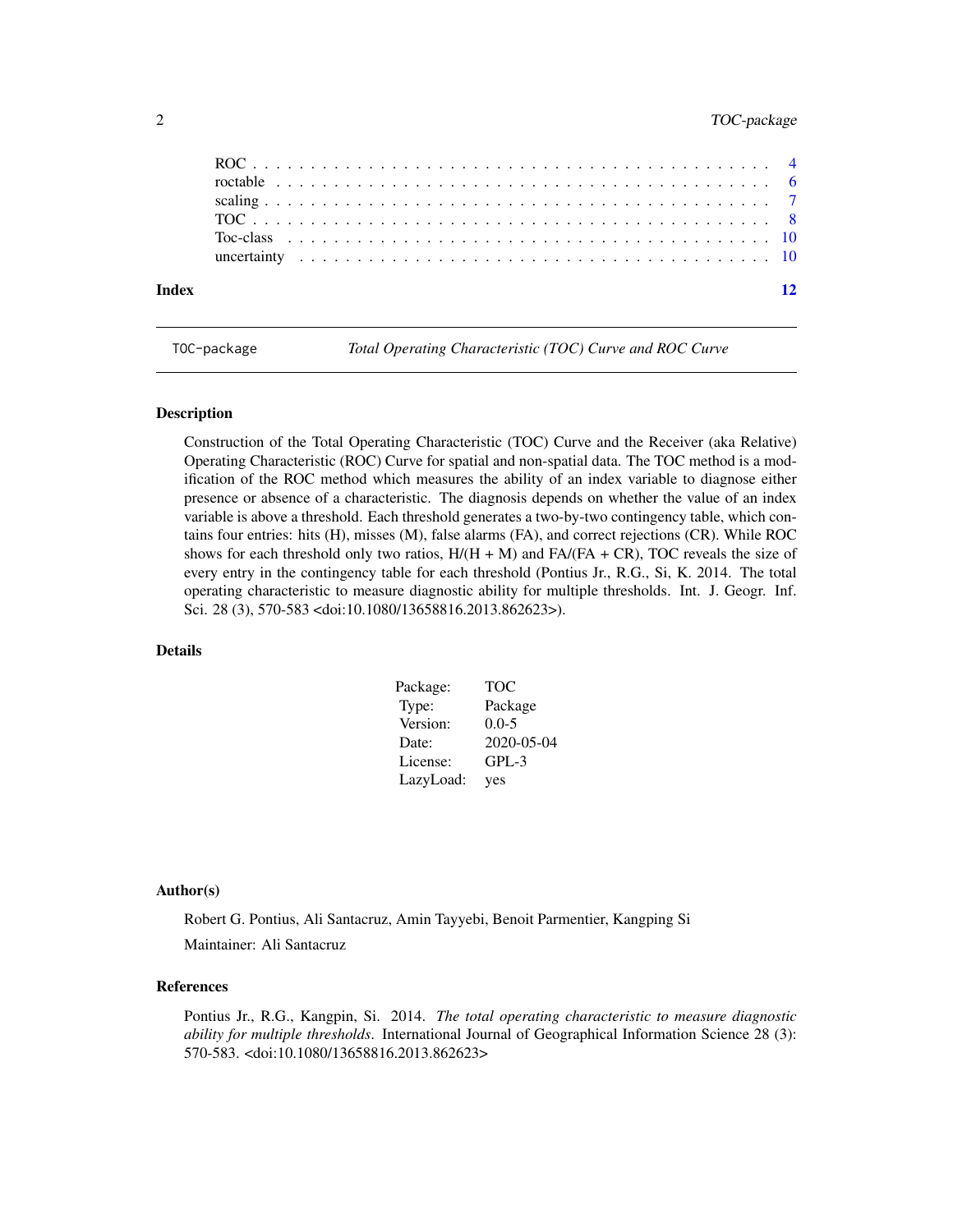#### <span id="page-2-0"></span>plot 3

Pontius, G., Parmentier, B. 2014. *Recommendations for using the Relative Operating Characteristic (ROC)*. Landscape Ecology 29 (3): 367-382. <doi:10.1007/s10980-013-9984-8>

#### See Also

[TOC](#page-7-1), [plot](#page-2-1)

<span id="page-2-1"></span>plot *Plot an object of class Toc or Roc*

#### Description

Plot a Total Operating Characteristic (TOC) curve or a Relative Operating Characteristic (ROC) curve

# Usage

```
## S4 method for signature 'Toc'
plot(x, labelThres=FALSE, modelLeg="Model", digits=3, nticks=5, digitsL=1,
posL = NULL, offsetL = 0.5, ...
```

```
## S4 method for signature 'Roc'
plot(x, labelThres=FALSE, modelLeg="Model", digits=3, nticks=5, digitsL=1,
posL = NULL, offsetL = 0.5, ...
```
# Arguments

| x          | An object of class Toc or Roc                                                                                                                                                                           |
|------------|---------------------------------------------------------------------------------------------------------------------------------------------------------------------------------------------------------|
| labelThres | logical, default to FALSE. If TRUE, thresholds are labeled in the TOC plot                                                                                                                              |
| modelLeg   | a character string for labeling the model in the legend                                                                                                                                                 |
| digits     | integer indicating the number of decimal places (round) or significant digits (sig-<br>nif) to be used for labeling the numeric axes. Negative values are allowed. See<br>Details in the round function |
| nticks     | number of tickmarcks to be drawn along the axes                                                                                                                                                         |
| digitsL    | integer indicating the number of decimal places (round) or significant digits (sig-<br>nif) to be used for labeling the thresholds. Negative values are allowed. See<br>Details in the round function   |
| posL       | a position specifier for the text labels. Values of 1, 2, 3 and 4, respectively indi-<br>cate positions below, to the left of, above and to the right of the corresponding<br>coordinates               |
| offsetL    | when posL is specified, this value gives the offset of the label from the corre-<br>sponding coordinate in fractions of a character width                                                               |
| $\ddotsc$  | additional parameters to be passed to plot, axis or text                                                                                                                                                |
|            |                                                                                                                                                                                                         |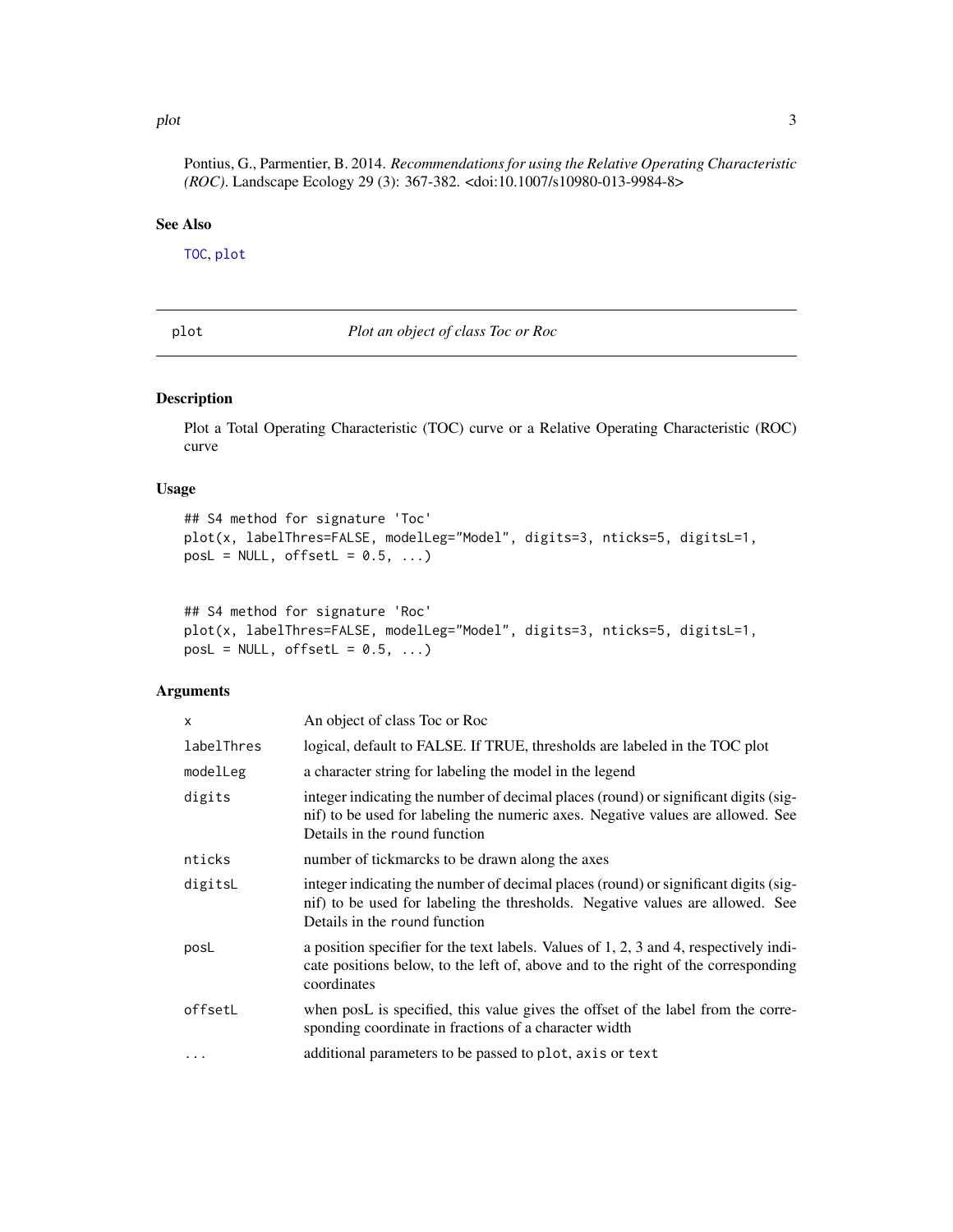#### <span id="page-3-0"></span>Value

a plot showing the TOC or the ROC curve

#### References

Pontius Jr., R.G., Kangpin, Si. 2014. *The total operating characteristic to measure diagnostic ability for multiple thresholds*. International Journal of Geographical Information Science 28 (3): 570-583. <doi:10.1080/13658816.2013.862623>

Pontius, G., Parmentier, B. 2014. *Recommendations for using the Relative Operating Characteristic (ROC)*. Landscape Ecology 29 (3): 367-382. <doi:10.1007/s10980-013-9984-8>

#### See Also

[TOC](#page-7-1), [ROC](#page-3-1)

#### Examples

```
index <- raster(system.file("external/Prob_Map2.rst", package = "TOC"))
boolean <- raster(system.file("external/Change_Map2b.rst", package = "TOC"))
mask <- raster(system.file("external/MASK4.rst", package="TOC"))
```

```
## create and plot the TOC curve
tocd <- TOC(index, boolean, mask, nthres = 100)
plot(tocd, main = "TOC curve")
```

```
## create and plot the ROC curve
rocd <- ROC(index, boolean, mask, nthres = 100)
plot(rocd, main = "ROC curve")
```

```
## label the thresholds in the plot
tocd <- TOC(index, boolean, mask, nthres = 10)
plot(tocd, labelThres = TRUE, cex = 0.8, posL = 4)
```
<span id="page-3-1"></span>ROC *Construct the table for the ROC curve*

#### **Description**

Construct the table for the Relative Operating Characteristic (ROC) curve for spatial or non-spatial data

### Usage

## S4 method for signature 'numeric,numeric' ROC(index, boolean, mask=NULL, nthres=NULL, thres=NULL, NAval=0, progress=FALSE) ## S4 method for signature 'RasterLayer,RasterLayer'

ROC(index, boolean, mask=NULL, nthres=NULL, thres=NULL, NAval=0, progress=FALSE)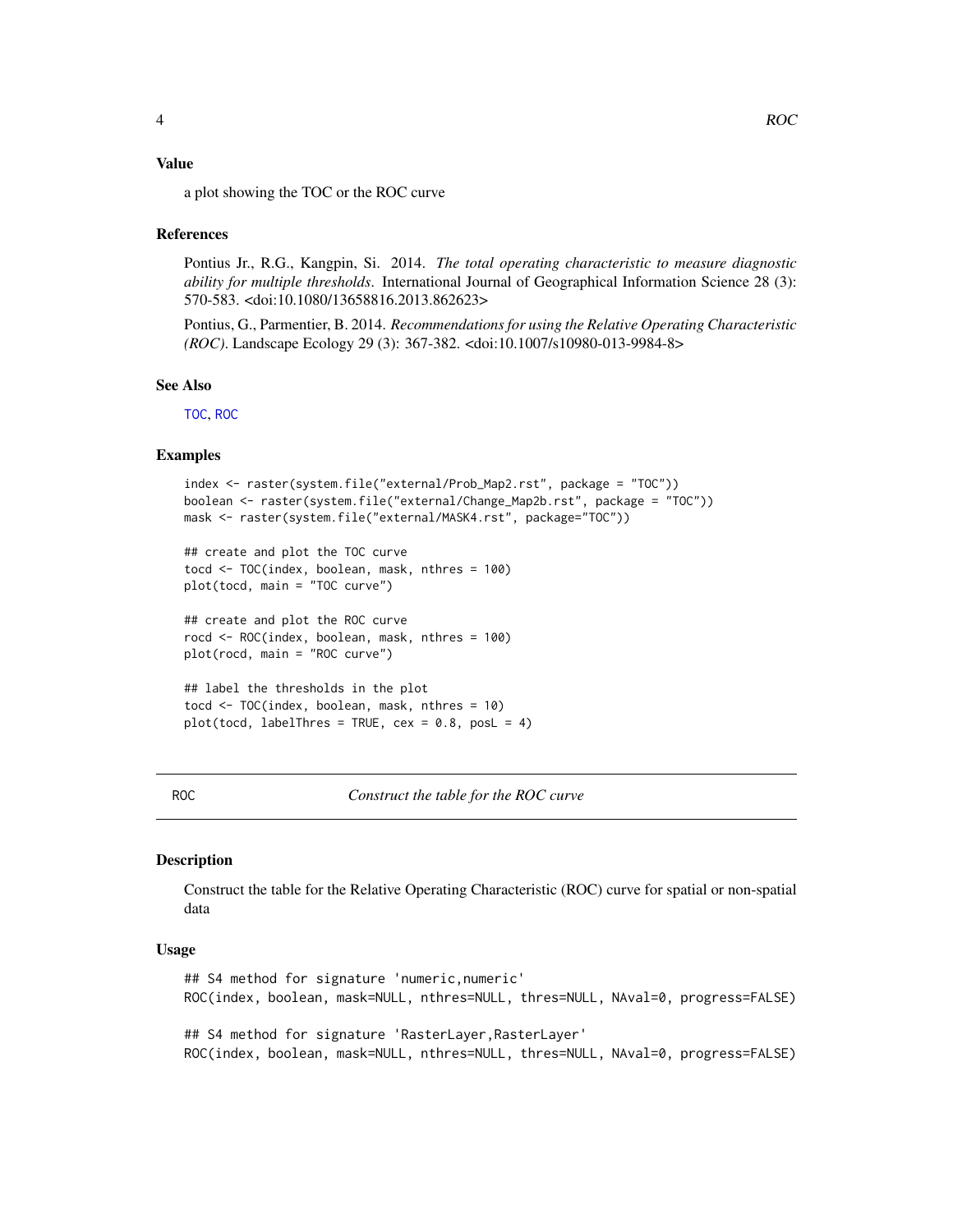#### <span id="page-4-0"></span> $ROC$  5

### Arguments

| index    | index object of class numeric or RasterLayer                                                                                     |
|----------|----------------------------------------------------------------------------------------------------------------------------------|
| boolean  | boolean object of class numeric or RasterLayer                                                                                   |
| mask     | mask object of class numeric or RasterLayer                                                                                      |
| nthres   | an optional integer indicating the number of equal-interval thresholds to be eval-<br>uated for the ROC curve. See Details below |
| thres    | an optional numeric vector of thresholds to be evaluated for the ROC curve. See<br>Details below                                 |
| NAval    | value for nodata (NA values) in the mask object                                                                                  |
| progress | logical; if TRUE, a progress bar is shown                                                                                        |

#### Details

thresholds are calculated as the unique values of the index object after masking out NA values (default option), if neither nthres nor thres is provided. The default option can be time-consuming if the amount of unique values in the index object (after masking out NA values) is large (e.g., greater than 1000). In the latter case, the user may prefer to enter specified thresholds (with the thres argument), or to indicate the number of equal-interval thresholds to be evaluated for the ROC curve (with the nthres argument)

#### Value

an object of class Roc containing the ROC table, the area under the curve (AUC), maximum AUC and minimum AUC

#### References

Pontius Jr., R.G., Kangpin, Si. 2014. *The total operating characteristic to measure diagnostic ability for multiple thresholds*. International Journal of Geographical Information Science 28 (3): 570-583. <doi:10.1080/13658816.2013.862623>

Pontius, G., Parmentier, B. 2014. *Recommendations for using the Relative Operating Characteristic (ROC)*. Landscape Ecology 29 (3): 367-382. <doi:10.1007/s10980-013-9984-8>

#### See Also

[plot](#page-2-1)

#### Examples

```
index <- raster(system.file("external/Prob_Map2.rst", package = "TOC"))
boolean <- raster(system.file("external/Change_Map2b.rst", package = "TOC"))
mask <- raster(system.file("external/MASK4.rst", package = "TOC"))
```
## thresholds can be defined by indicating the number of equal-interval thresholds rocd <- ROC(index, boolean, mask, nthres = 100) rocd

## a vector of thresholds can also be used to define the thresholds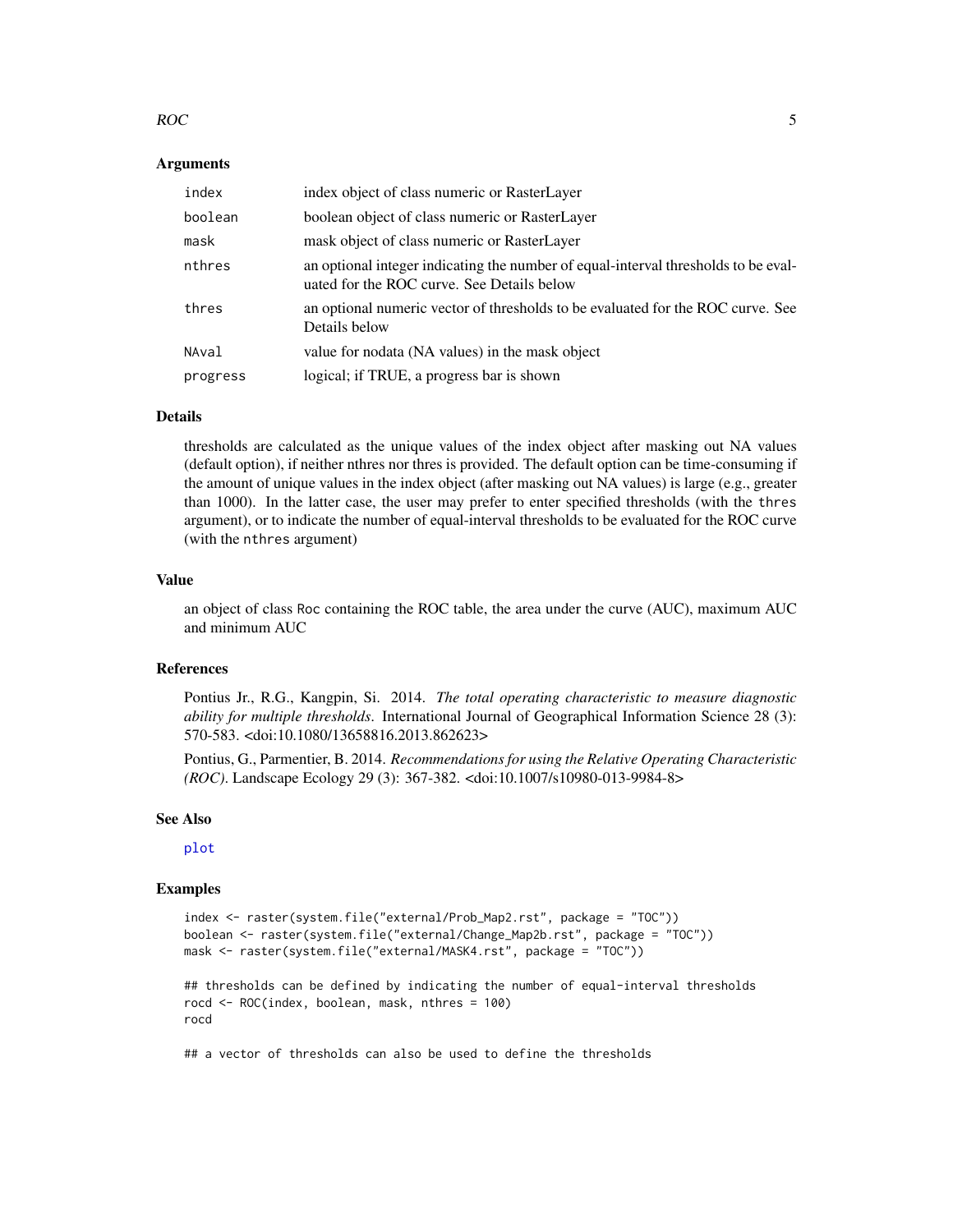```
thresholds <- seq(min(unique(index)), max(unique(index)) + 1,
                  by = ceiling(max(unique(index))/10))
rocd <- ROC(index, boolean, mask, thres = thresholds)
rocd
## all the unique values of the index object can be evaluated as thresholds (default option)
## Not run:
rocd <- ROC(index, boolean, mask, progress = TRUE)
rocd
## End(Not run)
## generate the ROC curve using non-spatial data (i.e., an object of class numeric)
## Not run:
index <- getValues(index)
boolean <- getValues(boolean)
mask <- getValues(mask)
rocd <- ROC(index, boolean, mask, nthres = 100)
## End(Not run)
```
roctable *Construct a basic ROC table*

# Description

TOC internal function. Construct a basic ROC table

#### Usage

```
roctable(indval, boolval, maskval=NULL, nthres=NULL, thres=NULL, NAval=0,
        progress=FALSE, ones.bool=NULL, zeros.bool=NULL)
```
#### Arguments

| indval     | numeric index vector                                                                                                             |
|------------|----------------------------------------------------------------------------------------------------------------------------------|
| boolval    | numeric boolean vector                                                                                                           |
| maskval    | numeric mask vector                                                                                                              |
| nthres     | an optional integer indicating the number of equal-interval thresholds to be eval-<br>uated for the TOC curve. See Details below |
| thres      | an optional numeric vector of thresholds to be evaluated for the TOC curve. See<br>Details below                                 |
| NAval      | value for nodata (NA values) in the mask map                                                                                     |
| progress   | logical; if TRUE, a progress bar is shown                                                                                        |
| ones.bool  | numeric value indicating total number of 1's in the boolean vector                                                               |
| zeros.bool | numeric value indicating total number of 0's in the boolean vector                                                               |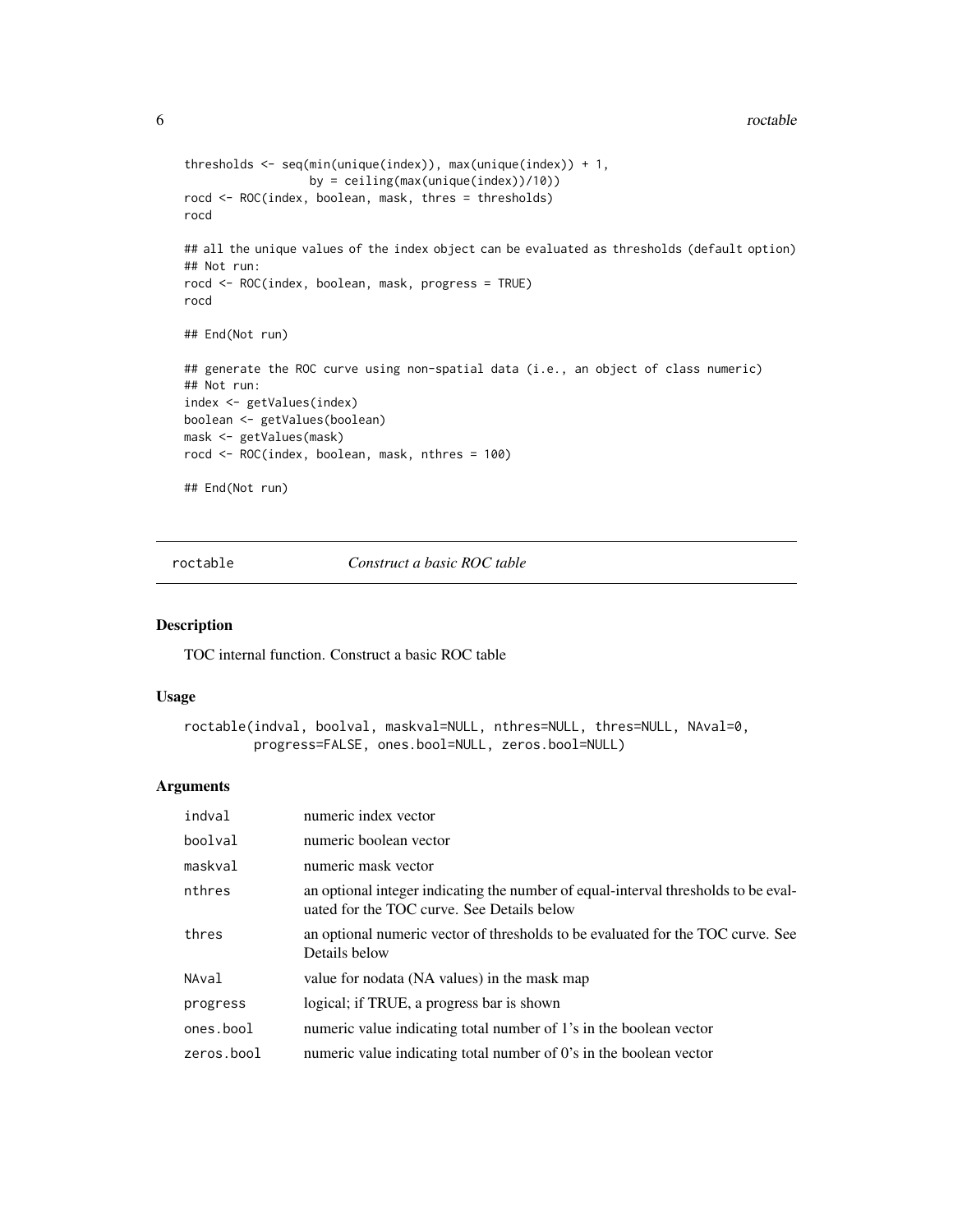#### <span id="page-6-0"></span>scaling 7 and 2008 and 2008 and 2008 and 2008 and 2008 and 2008 and 2008 and 2008 and 2008 and 2008 and 2008 and 2008 and 2008 and 2008 and 2008 and 2008 and 2008 and 2008 and 2008 and 2008 and 2008 and 2008 and 2008 and 2

# Value

a data.frame with a basic ROC table and a numeric value for minimum value in the index vector

#### Note

This function is not meant to be called by users directly

scaling *scale the output TOC values and change units*

### Description

scale the 'Hits' and 'Hits+FalseAlarms' values in the TOC output table, as well as the prevalence and population, using a scaling factor. Labels for the modified units in the TOC object are changed to newUnits

#### Usage

```
## S4 method for signature 'Toc'
scaling(x, scalingFactor, newUnits)
```
# Arguments

|               | an object of class Toc                                                                                                           |
|---------------|----------------------------------------------------------------------------------------------------------------------------------|
| scalingFactor | numeric value to scale 'Hits' and 'Hits+FalseAlarms' values in the TOC output<br>table, as well as the prevalence and population |
| newUnits      | charater string for the new data units in the TOC object                                                                         |

# Value

an object of class TOC

# See Also

[TOC](#page-7-1), [ROC](#page-3-1)

#### Examples

```
index <- raster(system.file("external/Prob_Map2.rst", package = "TOC"))
boolean <- raster(system.file("external/Change_Map2b.rst", package = "TOC"))
mask <- raster(system.file("external/MASK4.rst", package = "TOC"))
tocd <- TOC(index, boolean, mask, nthres = 100)
plot(tocd)
```

```
## scale units from square m to square km
tocd_sqkm <- scaling(tocd, scalingFactor = 1000000, newUnits = "square km")
plot(tocd_sqkm)
```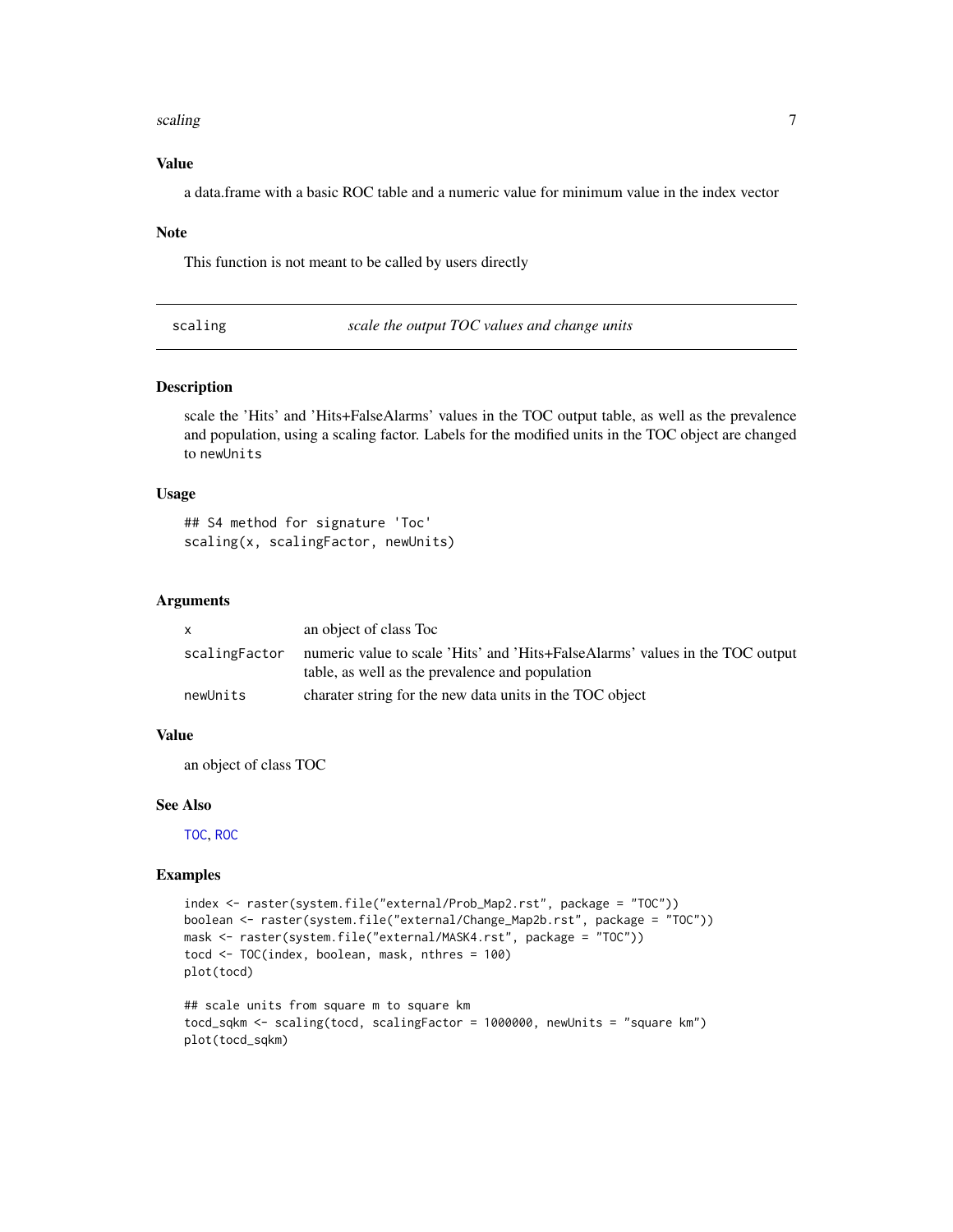#### <span id="page-7-1"></span><span id="page-7-0"></span>Description

Construct the table for the Total Operating Characteristic (TOC) curve for spatial or non-spatial data. The TOC method is a modification of the ROC method which measures the ability of an index variable to diagnose either presence or absence of a characteristic. The diagnosis depends on whether the value of an index variable is above a threshold. Each threshold generates a two-by-two contingency table, which contains four entries: hits (H), misses (M), false alarms (FA), and correct rejections (CR). While ROC shows for each threshold only two ratios,  $H/(H + M)$  and FA/(FA + CR), TOC reveals the size of every entry in the contingency table for each threshold (Pontius Jr., R.G., Si, K. 2014. <doi:10.1080/13658816.2013.862623>).

#### Usage

```
## S4 method for signature 'numeric,numeric'
TOC(index, boolean, mask=NULL, nthres=NULL, thres=NULL, NAval=0, P=NA, Q=NA,
progress=FALSE, units=character(0))
## S4 method for signature 'RasterLayer, RasterLayer'
TOC(index, boolean, mask=NULL, nthres=NULL, thres=NULL, NAval=0, P=NA, Q=NA,
    progress=FALSE)
```
### Arguments

| index    | index object of class numeric or RasterLayer                                                                                     |
|----------|----------------------------------------------------------------------------------------------------------------------------------|
| boolean  | boolean object of class numeric or RasterLayer                                                                                   |
| mask     | mask object of class numeric or RasterLayer                                                                                      |
| nthres   | an optional integer indicating the number of equal-interval thresholds to be eval-<br>uated for the TOC curve. See Details below |
| thres    | an optional numeric vector of thresholds to be evaluated for the TOC curve. See<br>Details below                                 |
| NAval    | value for nodata (NA values) in the mask object                                                                                  |
| P        | count of reference presence observations in the population                                                                       |
| Q        | count of reference absence observations in the population                                                                        |
| progress | logical; if TRUE, a progress bar is shown                                                                                        |
| units    | character string indicating data units                                                                                           |

#### Details

thresholds are calculated as the unique values of the index object after masking out NA values (default option), if neither nthres nor thres is provided. The default option can be time-consuming if the amount of unique values in the index object (after masking out NA values) is large (e.g., greater than 1000). In the latter case, the user may prefer to enter specified thresholds (with the thres argument), or to indicate the number of equal-interval thresholds to be evaluated for the TOC curve (with the nthres argument)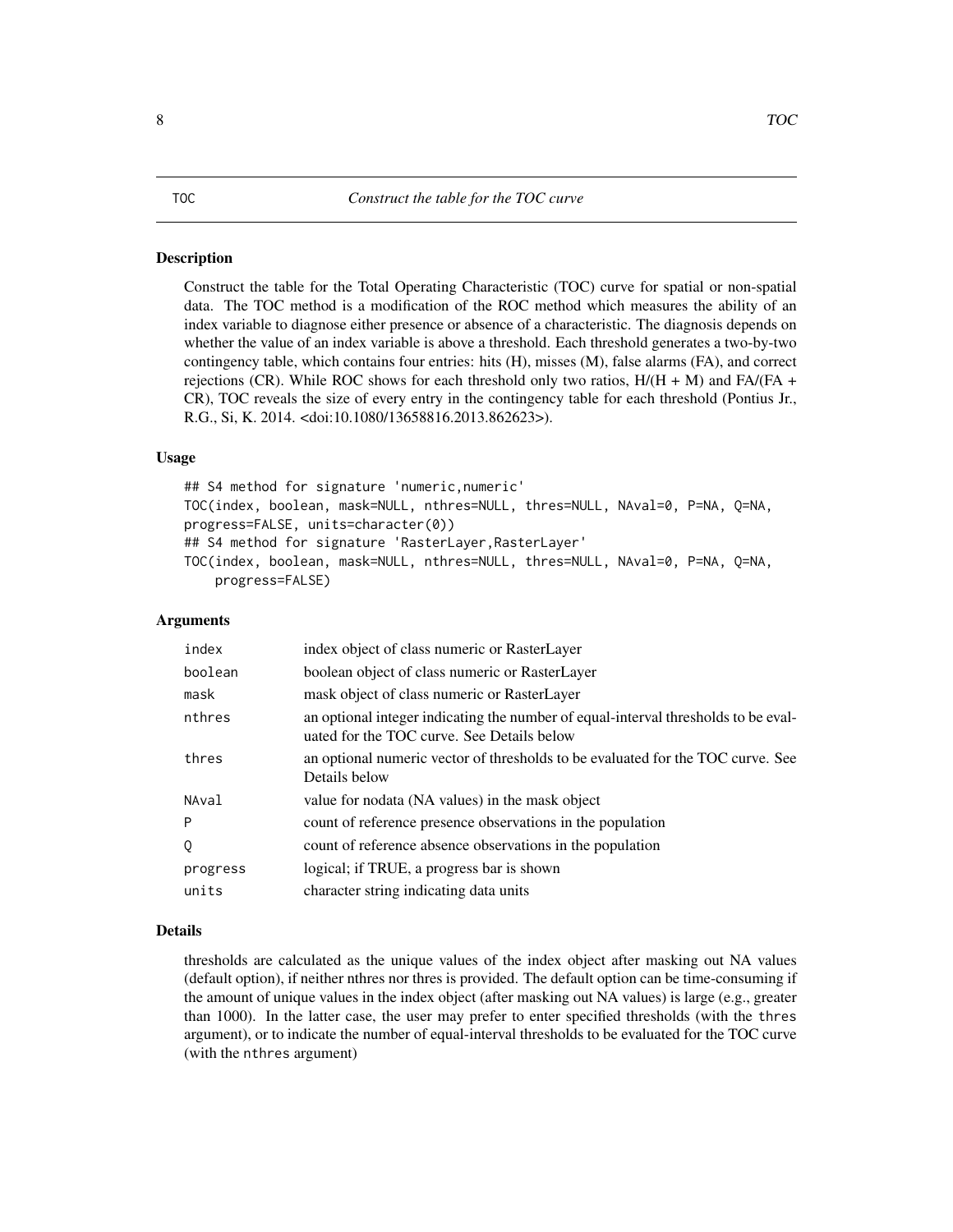#### <span id="page-8-0"></span>Value

an object of class Toc containing the TOC table, the area under the curve (AUC), maximum AUC and minimum AUC, the prevalence, the population and the data units (for data in the TOC table slot, and the prevalence and population slots)

#### References

Pontius Jr., R.G., Kangpin, Si. 2014. *The total operating characteristic to measure diagnostic ability for multiple thresholds*. International Journal of Geographical Information Science 28 (3): 570-583. <doi:10.1080/13658816.2013.862623>

Pontius, G., Parmentier, B. 2014. *Recommendations for using the Relative Operating Characteristic (ROC)*. Landscape Ecology 29 (3): 367-382. <doi:10.1007/s10980-013-9984-8>

#### See Also

[plot](#page-2-1)

#### Examples

tocd

```
index <- raster(system.file("external/Prob_Map2.rst", package = "TOC"))
boolean <- raster(system.file("external/Change_Map2b.rst", package = "TOC"))
mask <- raster(system.file("external/MASK4.rst", package = "TOC"))
```

```
## thresholds can be defined by indicating the number of equal-interval thresholds
tocd <- TOC(index, boolean, mask, nthres = 100)
tocd
```

```
## a vector of thresholds can also be used to define the thresholds
thresholds <- seq(min(unique(index)), max(unique(index)) + 1,
                 by = ceiling(max(unique(index))/10))
tocd <- TOC(index, boolean, mask, thres = thresholds)
```

```
## all the unique values of the index object can be evaluated as thresholds (default option)
## Not run:
tocd <- TOC(index, boolean, mask, progress = TRUE)
tocd
## End(Not run)
```

```
## generate the TOC curve using non-spatial data (i.e., an object of class numeric)
## Not run:
index <- getValues(index)
boolean <- getValues(boolean)
mask <- getValues(mask)
tocd <- TOC(index, boolean, mask, nthres = 100)
```

```
## End(Not run)
```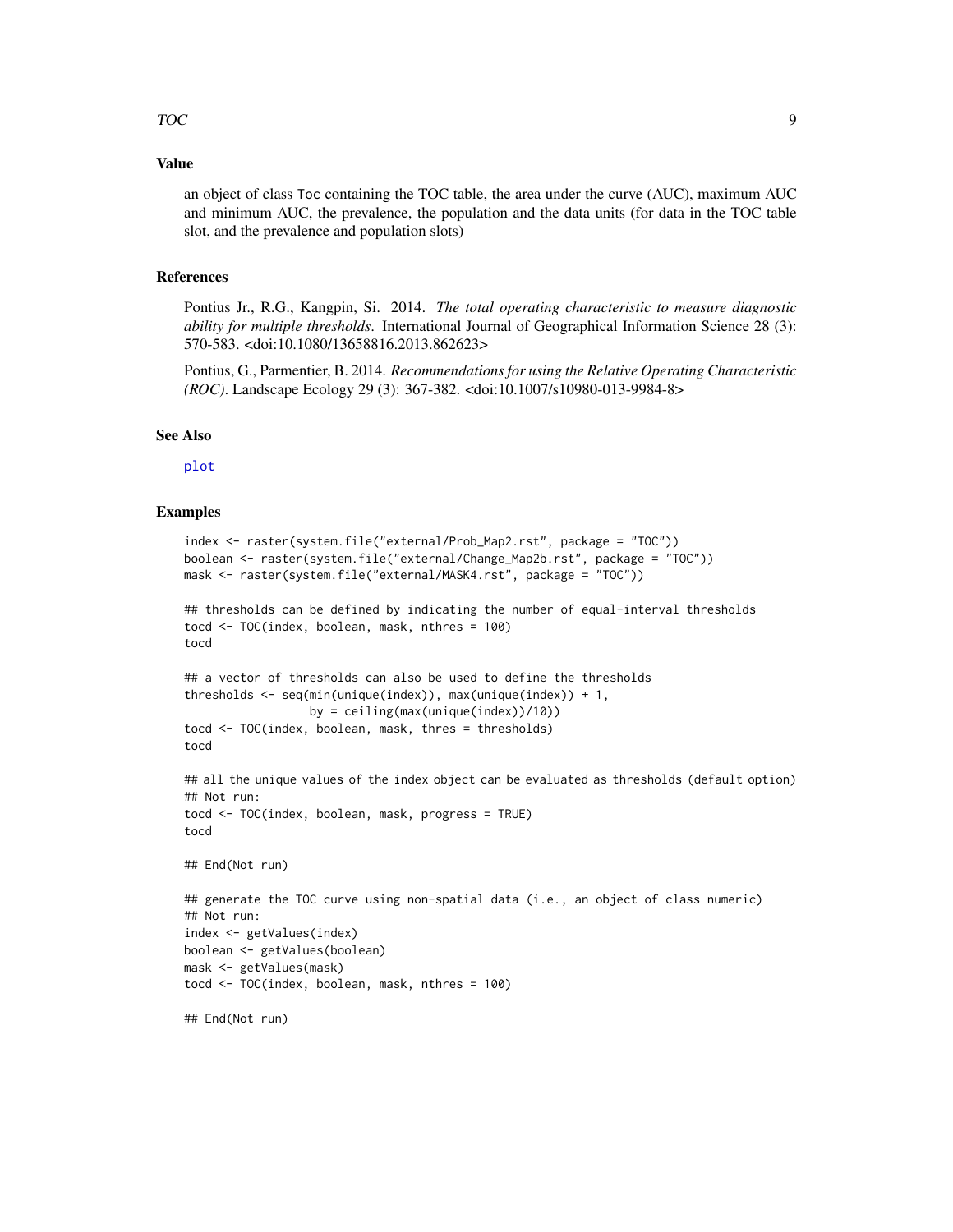<span id="page-9-0"></span>

# Description

Toc and Roc classes

# Objects from the Class

Objects can be created by calls of the form  $new("Toc", \ldots)$ , or with the helper functions such as Toc.

# Slots

Slots for Roc and Toc objects

table: data.frame

AUC: numeric; Area Under the Curve

maxAUC: numeric; maximum AUC

minAUC: numeric; minimum AUC

prevalence: numeric; prevalence

population: numeric; population

units: character; units for data in the TOC table, prevalence and population

# Examples

showClass("Toc")

uncertainty *Uncertainty in AUC calculation*

# Description

TOC internal function. It calculates uncertainty in AUC calculation

### Usage

uncertainty(index, tocd)

# Arguments

| index | index vector                    |
|-------|---------------------------------|
| tocd  | data.frame output from roctable |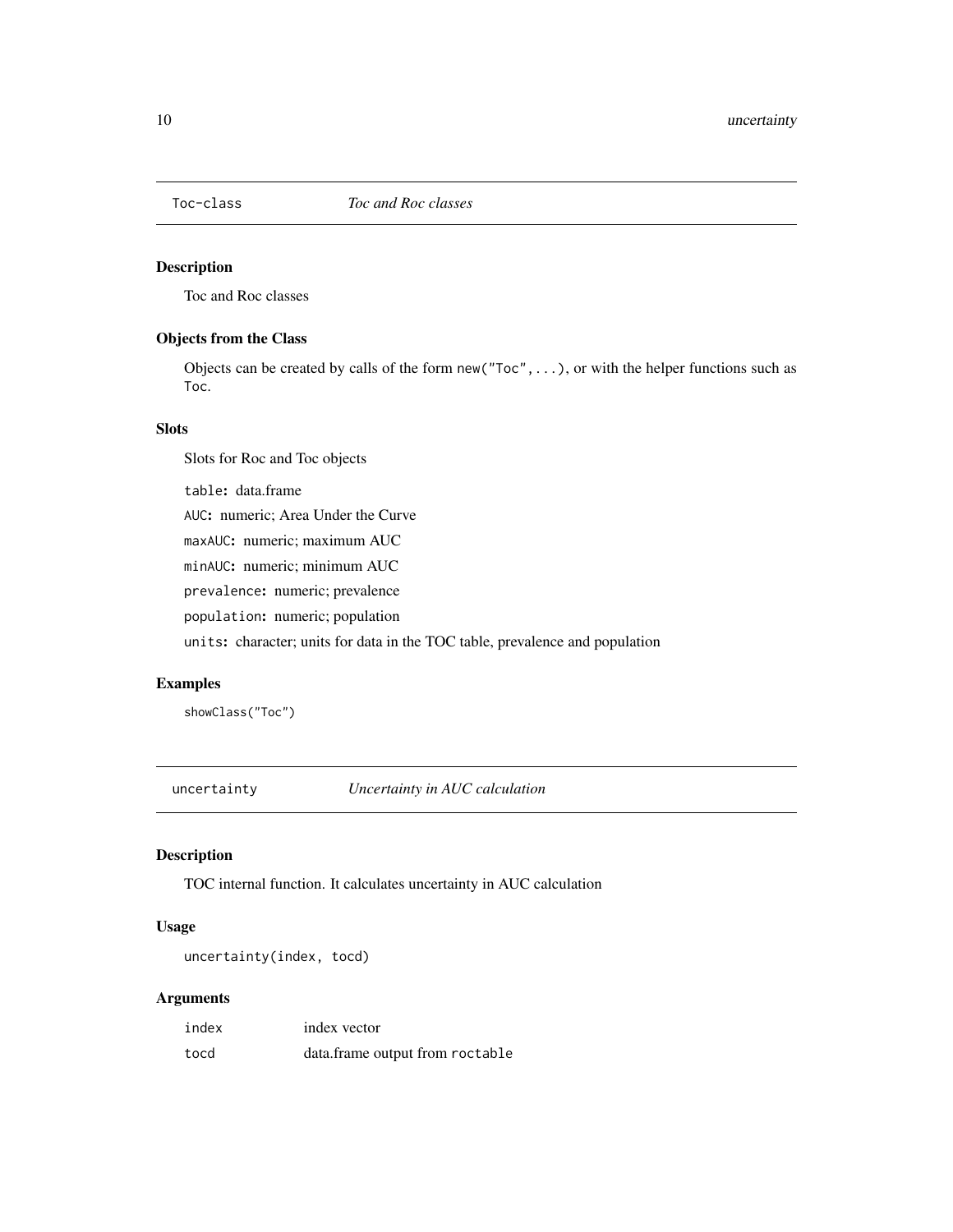# uncertainty 11

# Value

a numeric value representing uncertainty in AUC calculation

# Note

This function is not meant to be called by users directly